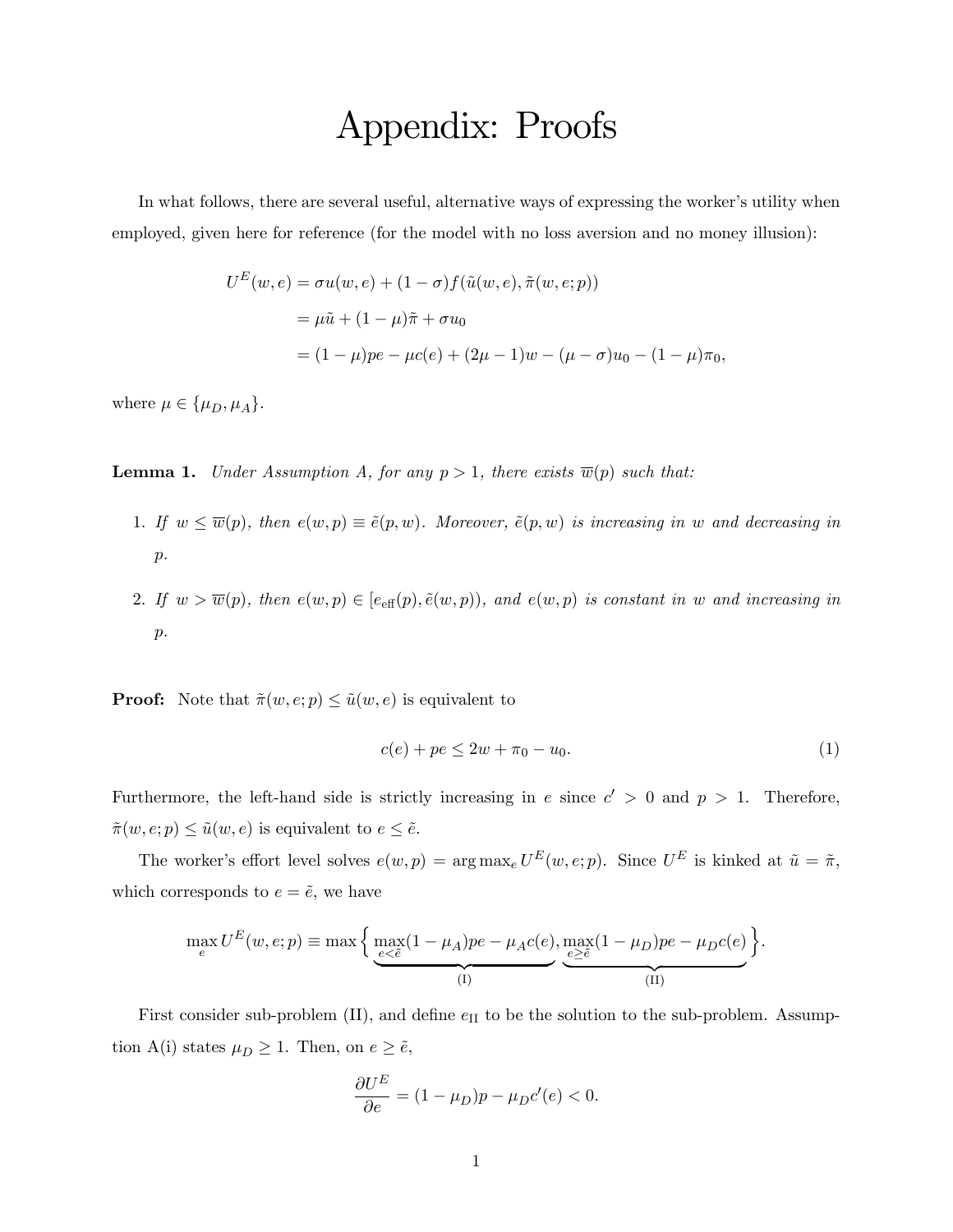That is, since  $\mu_D \geq 1$ ,  $U^E$  is strictly decreasing in e for all  $e \geq \tilde{e}$ . Hence the maximum is achieved at  $e_{\text{II}} = \tilde{e}$ .

Consider maximization problem  $(I)$  and denote by  $e_I$  the solution to this sub-problem. In particular,  $e_I > 0$  is given by the first-order condition

$$
c'(e_I) = p \frac{1 - \mu_A}{\mu_A} \ge p \tag{2}
$$

since A(ii) implies  $\frac{1-\mu_A}{\mu_A} \ge 1$ . (Since  $\frac{\partial^2 U^E}{\partial e^2} = -\mu_A c''(e)$ ,  $c'' > 0$ , and  $\mu_A > 0$ , the second-order condition for maximization is satisfied on  $e > 0$ .)

Define  $\overline{w}(p)$  by

$$
\tilde{e}(p,\overline{w}(p)) = e_{\text{I}}.\tag{3}
$$

Since  $\tilde{e}$  is increasing in w (see below), for all  $w \leq \overline{w}(p)$  we have  $e_I \geq \tilde{e}$ , and so (I) does not have a solution (because the objective function is strictly increasing in e for all  $e < \tilde{e}$ ). Therefore, if  $w \leq \overline{w}(p)$ , then the worker's effort level is the solution from (II):  $e(w, p) = \tilde{e}$ . If  $w > \overline{w}(p)$ , then (I) has solution  $e_I$ , which gives higher utility than the solution to (II),  $\tilde{e}$ , since

$$
(1 - \mu_A)pe_1 - \mu_A c(e_1) > (1 - \mu_A)p\tilde{e} - \mu_A c(\tilde{e}) > (1 - \mu_D)p\tilde{e} - \mu_D c(\tilde{e}),
$$

where the first inequality follows from  $e_I$  being the solution to  $(I)$ , and the second inequality follows from  $\mu_D > \mu_A$ . Therefore,  $e(p, w) = e_I$ .

Summarizing,

$$
e(w, p) = \begin{cases} \tilde{e}(w, p) & \text{if } w \leq \overline{w}(p) \\ e_1(p) & \text{if } w > \overline{w}(p). \end{cases}
$$

Equation (2) shows that  $e_I$  is constant in w and increasing in p. By the definition of  $\overline{w}(p)$ ,  $e_I(p)$  =  $\tilde{e}(w, p)$  when  $w = \overline{w}(p)$ , and since  $\tilde{e}$  is increasing in  $w$ ,  $e<sub>I</sub> < \tilde{e}$  when  $w > \overline{w}(p)$ . Note that equation (2), A(ii), and  $w > \overline{w}(p)$  imply that  $e_I \ge e_{\text{eff}}(p)$ . Putting these inequalities together: when  $w > \overline{w}(p), e_{\text{I}}(p) \in [e_{\text{eff}}(p), \tilde{e}(w, p)).$ 

Finally, analysis of equation  $(2)$  when it holds with equality shows that if we increase w, we must also increase e to achieve equality; i.e.,  $\frac{\partial \tilde{e}(w,p)}{\partial w} > 0$ . Similarly, increasing p increases the left-hand side, so e must be decreased to keep equality; i.e.,  $\frac{\partial \tilde{e}(w,p)}{\partial p} < 0$ .

 $\Box$ 

**Proposition 1.** Under Assumptions A and B, for any  $p > 1$ , there is a unique equilibrium in which the firm hires the worker, and the equilibrium transaction  $(w^*, e^*)$  satisfies  $\pi(w^*, e^*; p) - \pi_0 =$  $u(w^*, e^*) - u_0$  and  $e^* = e_{\text{eff}}(p)$ .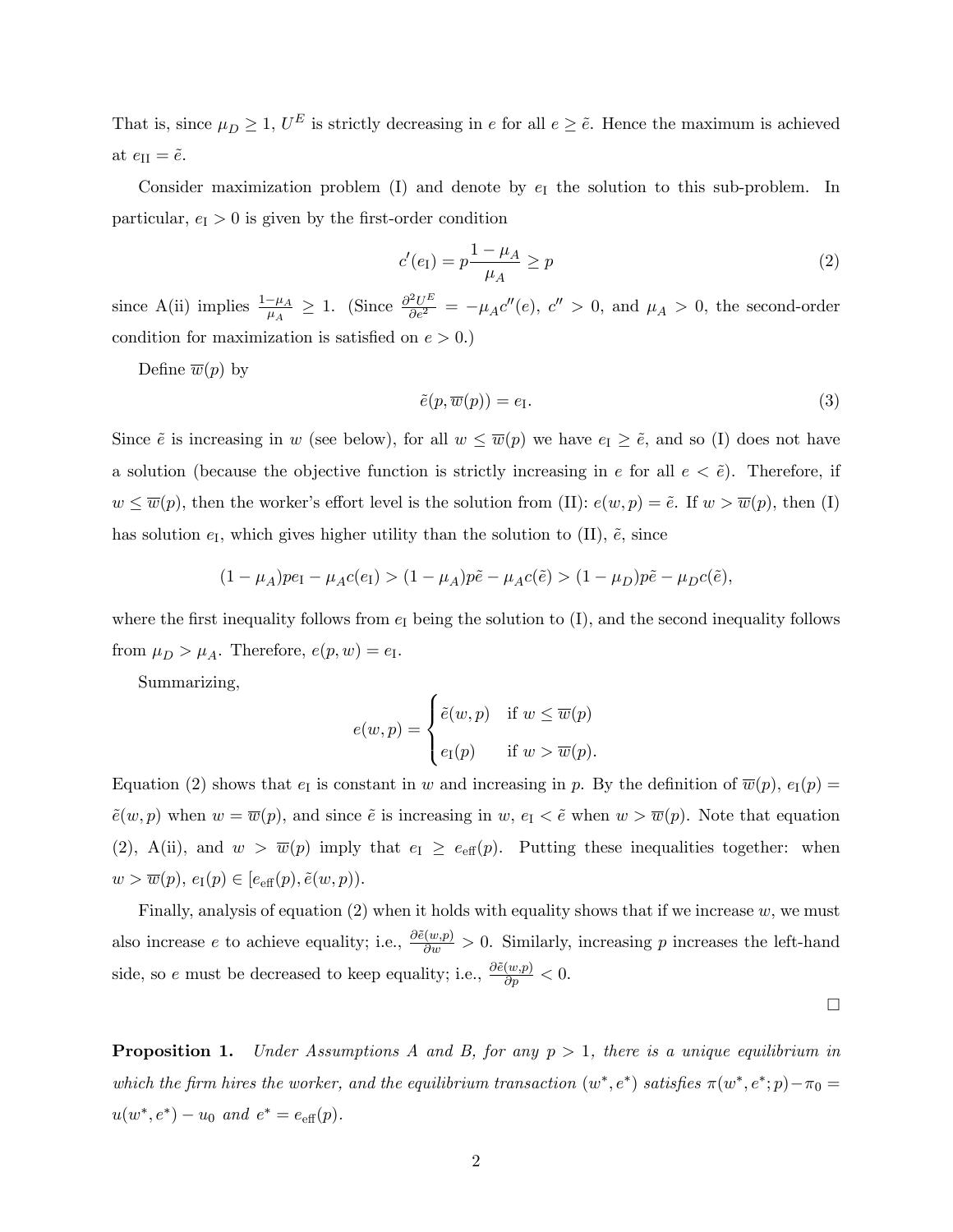Proof: Recall from Lemma 1 that

$$
e(w, p) = \begin{cases} \tilde{e}(w, p) & w \leq \overline{w}(p) \\ e_1(p) & w > \overline{w}(p). \end{cases}
$$

Therefore, the firm's maximization problem is

$$
\max_{w} \pi(w, e(w, p); p) = \max \left\{ \underbrace{\max_{w \le \overline{w}(p)} p\tilde{e}(w, p) - w}_{(A)}, \underbrace{\max_{w > \overline{w}(p)} p e_{I}(p) - w}_{(B)}, 0 \right\}
$$

where (A) and (B) are subject to the employment constraint,  $U^{E}(w, e) \ge 0$ . The 0 corresponds to the firm's outside option. Let  $w_A$  and  $w_B$  denote the solutions to (A) and (B), respectively.

For sub-problem  $(A)$ , the first-order condition implies

$$
\frac{\partial \tilde{e}(w_{\rm A}, p)}{\partial w} = \frac{1}{p}.
$$

Moreover, implicitly differentiating equation  $(2)$  with equality with respect to w, we have

$$
c'(\tilde{e}(w,p))\frac{\partial \tilde{e}(w,p)}{\partial w} + p \frac{\partial \tilde{e}(w,p)}{\partial w} = 2.
$$

Combining, we have  $c'(\tilde{e}(w_A, p)) = p$ . That is,  $\tilde{e}(w_A, p) = e_{\text{eff}}(p)$ . To see that the second-order condition for a global maximum is satisfied, note that an increase in w increases  $\tilde{e}$ , so  $c'(\tilde{e})$  also increases. To maintain the equality, it must be that  $\frac{\partial \tilde{e}}{\partial w}$  decreases, hence  $\frac{\partial^2 \tilde{e}}{\partial w^2} < 0$ . It follows that  $\frac{\partial^2 \pi}{\partial w^2} = p \frac{\partial^2 \tilde{e}}{\partial w^2} < 0$ . Therefore, the unique solution to (A) is given by  $e_A = \tilde{e}(w_A, p) = e_{\text{eff}}(p)$  and  $w_A$ such that  $\tilde{u}(w_{A}, e_{A}) = \tilde{\pi}(w_{A}, e_{A}; p)$ , which implies

$$
w_{A} = \frac{c(e_{\text{eff}}(p)) + pe_{\text{eff}}(p) - \pi_{0} + u_{0}}{2}.
$$
\n(4)

We now check that both players choose to interact rather than taking their outside options. The worker chooses employment whenever  $U^E(w_A, e_{\text{eff}}(p)) \geq 0$ . Since

$$
U^{E}(w_{A}, e_{\text{eff}}(p)) = \sigma u(w_{A}, e_{\text{eff}}) + (1 - \sigma) (u(w_{A}, e_{\text{eff}}) - u_{0})
$$
  
=  $w_{A} - c(e_{\text{eff}}) - (1 - \sigma)u_{0}$   
=  $\frac{c(e_{\text{eff}}(p)) + pe_{\text{eff}}(p) - \pi_{0} + u_{0}}{2} - c(e_{\text{eff}}) - (1 - \sigma)u_{0}$   
=  $\frac{M(p)}{2} - \frac{\pi_{0}}{2} + \frac{2\sigma - 1}{2}u_{0},$ 

accepting the offer is equivalent to  $(2\sigma - 1)u_0 - \pi_0 \ge -M(p)$ . On the other hand, the firm offers the wage only if  $\pi(w_A, e_{\text{eff}}(p); p) \geq 0$ . Since

$$
\pi(w_{\rm A}, e_{\rm eff}(p)) = p e_{\rm eff}(p) - w_{\rm A} = \frac{p e_{\rm eff}(p) - c(e_{\rm eff}(p)) + \pi_0 - u_0}{2},
$$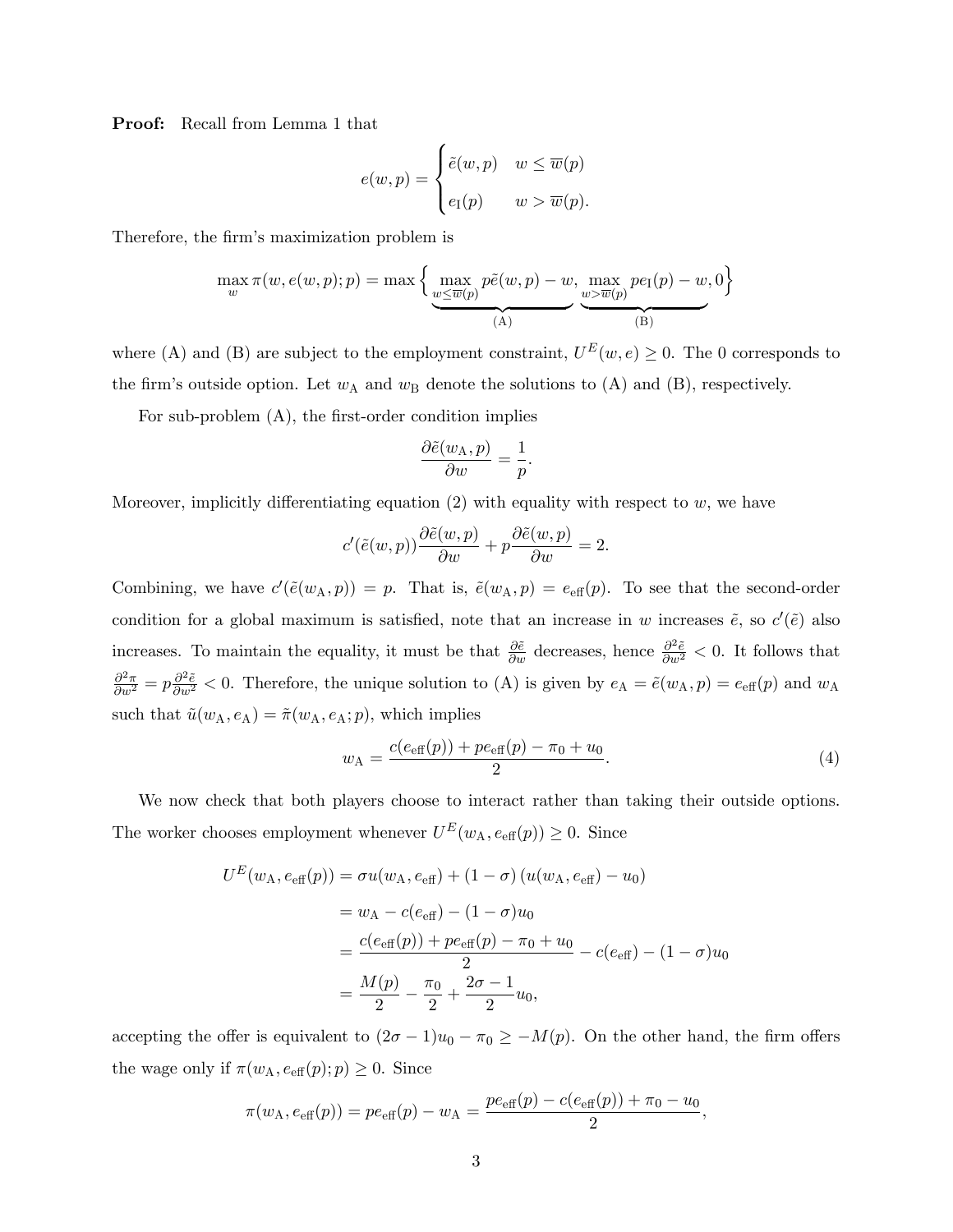making the offer is equivalent to  $u_0 - \pi_0 \leq M(p)$ . Both conditions are implied by Assumption B.

We now check that the candidate solution is in fact an interior solution. Note that  $w_A \leq \overline{w}(p)$ is equivalent to  $e_I \ge \tilde{e}(w_A, p) = e_{\text{eff}}(p)$ , which is guaranteed by  $A(ii)$  and  $c'' > 0$  since  $e_I$  is defined by equation (2). Therefore (A) has an interior solution.

Clearly if  $(B)$  has no solution, then the solution to  $(A)$  is the solution to the maximization problem. So suppose (B) has a solution  $w_B > \overline{w}(p)$ . (Note that even though the maximand in (B) is strictly decreasing, a solution defined by the employment constraint  $U^E = 0$  may exist.) We show that in this case, the solution to  $(A)$  dominates the solution to  $(B)$ . Since  $w<sub>A</sub>$  is the solution to (A), it must necessarily be the case that

$$
p\tilde{e}(w_{\mathcal{A}}, p) - w_{\mathcal{A}} \geq p\tilde{e}(\overline{w}(p), p) - \overline{w}(p).
$$

Since  $\overline{w}(p)$  is defined by  $\tilde{e}(\overline{w}(p), p) = e_I$  in equation (3) and  $w_B > \overline{w}(p)$ , we have

$$
p\tilde{e}(\overline{w}(p),p)-\overline{w}(p)=pe_{\rm I}-\overline{w}(p)>pe_{\rm I}-w_{\rm B},
$$

Combining, we see that the solution to  $(A)$  dominates the solution to  $(B)$  whenever the latter exists.

Proposition 2. At the equilibrium described in Proposition 1:

- 1.  $w^*$  and  $e^*$  are both increasing in p.
- 2.  $e^*$  does not depend on  $u_0$  nor  $\pi_0$ .
- 3.  $w^*$  is increasing in  $u_0$  and decreasing in  $\pi_0$ .

**Proof:** From the proof of Proposition 1, we know that  $w^*$  is given by equation (4) and  $e^* =$  $e_{\text{eff}}(p)$ . Since  $e_{\text{eff}}(p)$  is defined by  $c'(e_{\text{eff}}(p)) = p$  and since  $c'' > 0$ ,  $e_{\text{eff}}(p)$  is increasing in p and is constant in both  $u_0$  and  $\pi_0$ . Given equation (4),  $w^*$  is clearly decreasing in  $\pi_0$  and increasing in  $u_0$ . Furthermore, since  $e_{\text{eff}}(p)$  is increasing in p and since  $c' > 0$ ,  $w^*$  is also increasing in p.

 $\Box$ 

**Proposition 3.** Under Assumptions  $A'$  and  $B'$ , with positive probability there is a unique equilibrium in which the firm hires the worker in both periods. The equilibrium transactions,  $(w_t^*, e_t^*)$  for  $t = 1, 2$ , satisfy  $\pi(w_t^*, e_t^*; p_t) - \pi_{t-1} = u(w_t^*, e_t^*) - u_{t-1}$  and  $e_t = e_{\text{eff}}(p_t)$ .

 $\Box$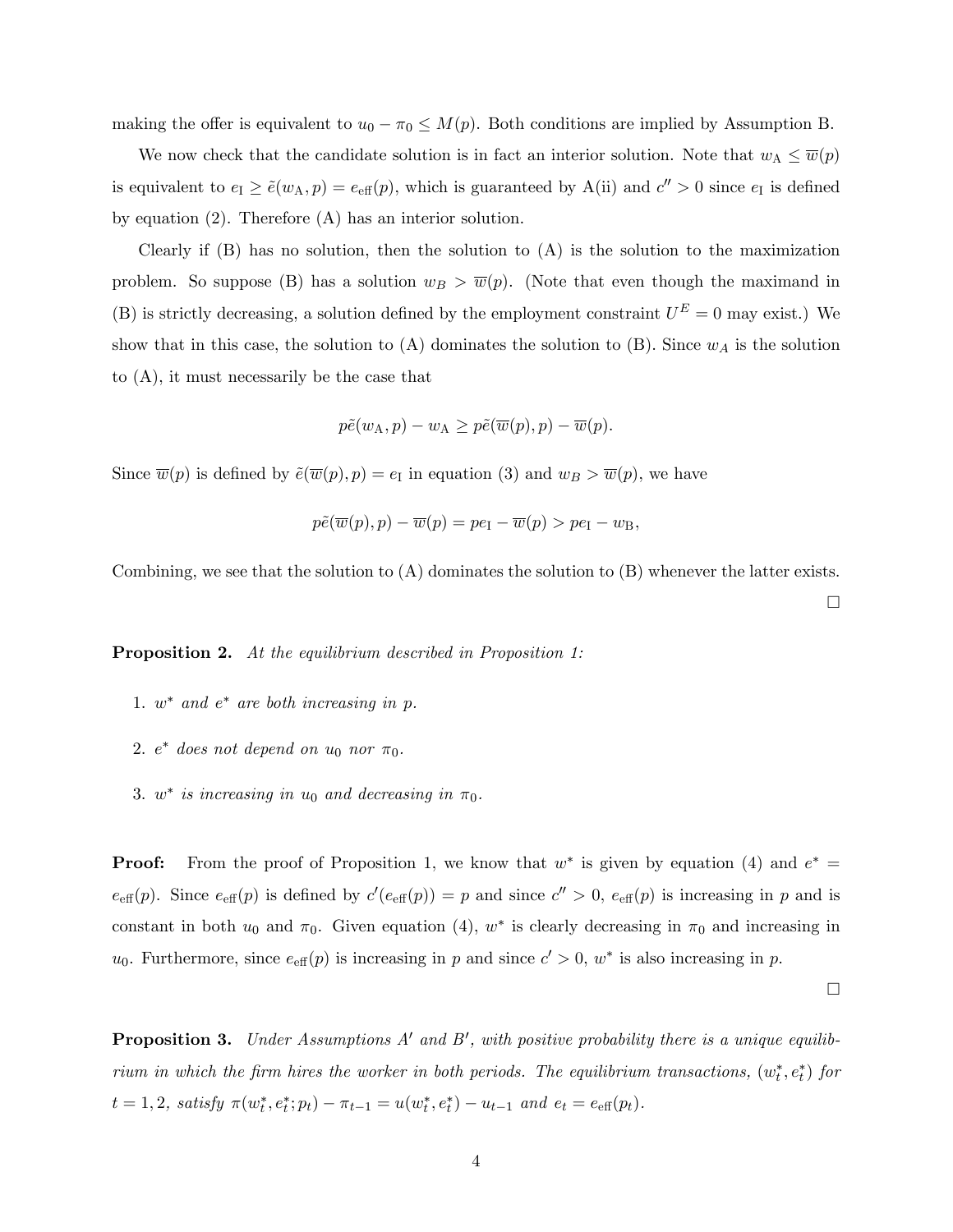**Proof:** We proceed by backwards induction.

First, note that Assumption A is implied by Assumption  $A'$ , and there is positive probability that the realized value of  $p_2$  satisfies Assumption B. In that case, the equilibrium in period 2 is given by Proposition 1, where the reference transactions,  $u_1$  and  $\pi_1$ , are the period-1 outcomes. Since  $M(p)$  is strictly increasing in p, we can define  $p^*$  as the smallest value of p that satisfies Assumption B for  $u_1$  and  $\pi_1$ . Assuming from now on that  $p_2 \geq p^*$ ,  $e_2^* = e_{\text{eff}}(p_2)$  and  $\pi(w_2^*, e_2^*; p_2) - \pi_1 =$  $u(w_2^*, e_2^*) - u_1$ , which imply that

$$
w_2^* = \frac{c(e_{\text{eff}}(p_2)) + p_2 e_{\text{eff}}(p_2) - \pi_1 + u_1}{2}.
$$

The resulting profit and utility are

$$
\pi_2 = p_2 e_2^* - w_2^*
$$
  
=  $p_2 e_2^* - \frac{c(e_{\text{eff}}(p_2)) + p_2 e_{\text{eff}}(p_2) - \pi_1 + u_1}{2}$   
=  $\frac{M(p_2) + \pi_1 - u_1}{2}$ 

and

$$
U_2^E = \sigma u(w_2^*, e_2^*) + (1 - \sigma) f(\tilde{u}(w_2^*, e_2^*), \tilde{\pi}(w_2^*, e_2^*))
$$
  
\n
$$
= \sigma u(w_2^*, e_2^*) + (1 - \sigma) \tilde{u}(w_2^*, e_2^*)
$$
  
\n
$$
= u(w_2^*, e_2^*) - (1 - \sigma)u_1
$$
  
\n
$$
= w_2^* - c(e_2^*) - (1 - \sigma)u_1
$$
  
\n
$$
= \frac{c(e_2^*) + pe_2^* - \pi_1 + u_1}{2} - c(e_2^*) - (1 - \sigma)u_1
$$
  
\n
$$
= \frac{M(p_2) - \pi_1 + (2\sigma - 1)u_1}{2}.
$$

Turning our attention to period 1, we first consider the worker's optimization problem. For  $\mu \in {\{\mu_A, \mu_B\}}$ , the worker's objective function is given by

$$
U_1^E + EU_2^E = \mu \tilde{u}_1 + (1 - \mu)\tilde{\pi}_1 + \sigma u_0 + \frac{1}{2} EM(p_2) - \frac{1}{2}\pi_1 + \frac{2\sigma - 1}{2}u_1
$$
  
= 
$$
\frac{2\mu + 2\sigma - 1}{2}u_1 + \frac{1 - 2\mu}{2}\pi_1 - (\mu - \sigma)u_0 - (1 - \mu)\pi_0 + \frac{1}{2} EM(p_2).
$$

Rescaling, and noting that  $w_1$ ,  $u_0$ ,  $\pi_0$ , and  $EM(p_2)$  are constants (with respect to the maximiza-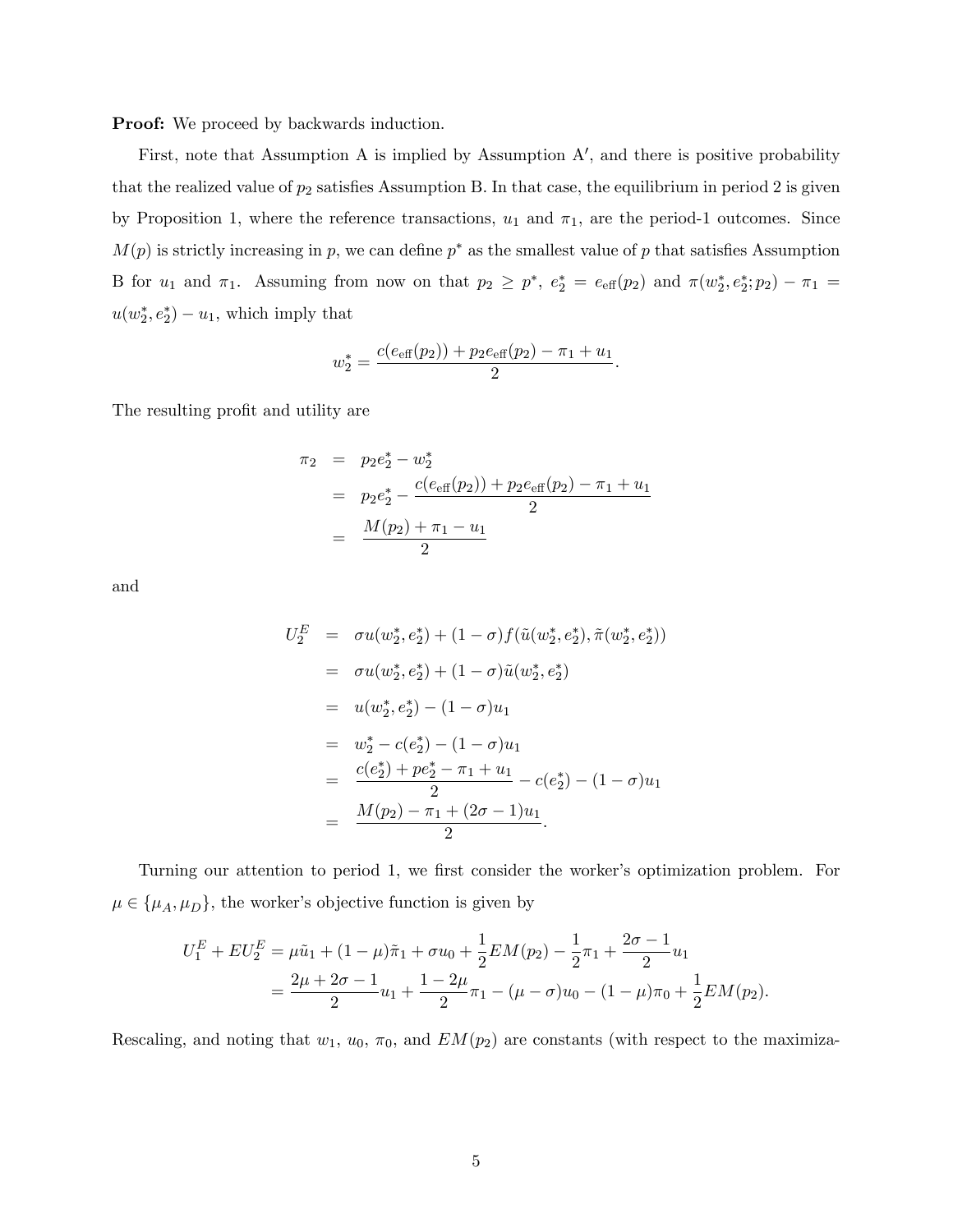tion), the worker's maximization problem takes the form

$$
\max_{e} U_{1}^{E}(w, e) + EU_{2}^{E} \equiv \max \left\{ \underbrace{\max_{e \le \tilde{e}} (1 - 2\mu_{A}) p_{1} e - (2\mu_{A} + 2\sigma - 1)c(e)}_{(I)}, \underbrace{\max_{e \ge \tilde{e}} (1 - 2\mu_{D}) p_{1} e - (2\mu_{D} + 2\sigma - 1)c(e)}_{(II)} \right\}.
$$

Consider sub-problem (II) first. Note that  $A'(i)$  implies  $1 - 2\mu_D < 0$  and  $2\mu_D + 2\sigma - 1 > 0$ . Therefore, the worker's objective function is strictly decreasing on  $e \geq \tilde{e}$ . Thus, the solution to (II) is  $e_{\text{II}} = \tilde{e}$ .

For sub-problem (I), A'(ii) implies  $1 - 2\mu_A \ge 0$ . If  $2\mu_A + 2\sigma - 1 \le 0$  (i.e.,  $\mu_A \le \frac{1 - 2\sigma}{2} < \frac{1}{2}$  $rac{1}{2}$  since  $\sigma > 0$ ), then the maximand of (I) is strictly increasing in e. In that case, (I) has no solution. On the other hand, if  $2\mu_A + 2\sigma - 1 > 0$  (i.e.,  $\mu_A > \frac{1-2\sigma}{2}$ ), then the worker's first-order condition implies

$$
c'(e_1) = \frac{1 - 2\mu_A}{2\mu_A + 2\sigma - 1} p_1.
$$
\n(5)

(The second-order condition is satisfied in this case since  $2\mu_A + 2\sigma - 1 > 0$  and  $c'' > 0$ .) We conclude that the solution to the worker's problem in period 1 is

$$
e_1(w, p_1) = \begin{cases} e_1 & \text{if } \mu_A > \frac{1 - 2\sigma}{2} \text{ and } w > \overline{w}(p_1) \\ \tilde{e} & \text{otherwise,} \end{cases}
$$

where (as in the proof of Lemma 1)  $\overline{w}(p)$  is defined by  $\tilde{e}(p, \overline{w}(p)) = e_I$ .

We now turn to the firm's period-1 maximization problem. The firm's profit is given by

$$
\pi_1 + E\pi_2 = \pi_1 + \frac{1}{2}EM(p_2) + \frac{1}{2}\pi_1 - \frac{1}{2}u_1
$$
  
= 
$$
\frac{3}{2}p_1e_1 - 2w_1 + \frac{1}{2}c(e_1) + \frac{1}{2}EM(p_2).
$$

Again, since  $EM(p_2)$  is a constant, we will drop this term from the maximization problems in the following.

Case 1.  $\mu_A \leq \frac{1-2\sigma}{2}$ . In this case, the worker's effort level conditional on accepting employment is  $\tilde{e}$  (regardless of whether  $w > \overline{w}(p_1)$  or  $w \leq \overline{w}(p_1)$ ). Therefore, the firm's maximization problem is

$$
\max_{w} \pi_1 + E\pi_2 = \max_{w} \frac{3}{2} p_1 e(w, p_1) - 2w + \frac{1}{2} c(e(w, p_1))
$$
  
= 
$$
\max \left\{ 0, \max_{w} \frac{3}{2} p_1 \tilde{e}(w, p_1) - 2w + \frac{1}{2} c(\tilde{e}(w, p_1)) \right\},\,
$$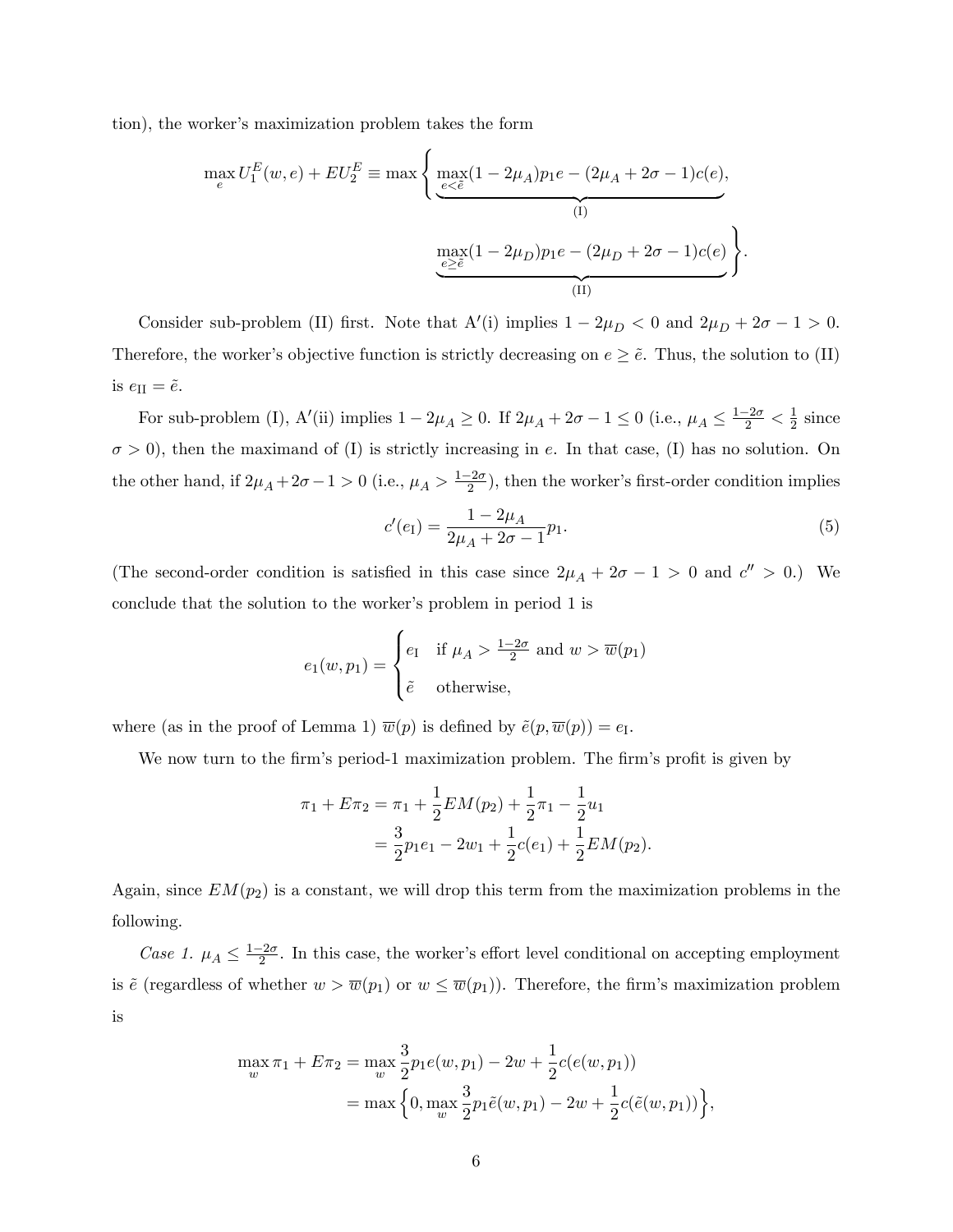where the  $\theta$  is the firm's outside-option payoff. The first-order condition gives

$$
\left(\frac{3}{2}p_1 + \frac{1}{2}c'(\tilde{e}(w, p_1))\right)\frac{\partial \tilde{e}(w, p_1)}{\partial w} = 2.
$$

Moreover, differentiating the equation defining the worker's solution  $\tilde{e}(w, p_1), \tilde{\pi}(w, \tilde{e}; p_1) = \tilde{u}(w, \tilde{e}),$ with respect to  $w$  gives

$$
c'(\tilde{e}(w, p_1))\frac{\partial \tilde{e}(w, p_1)}{\partial w} + p_1 \frac{\partial \tilde{e}(w, p_1)}{\partial w} = 2.
$$

These two equations taken together imply  $c'(\tilde{e}(w, p_1)) = p_1$ , and so  $\tilde{e}(w, p_1) = e_{\text{eff}}(p_1)$ . The optimizing wage equates the surplus payoffs at the efficient level of effort and is given by equation  $(4).$ 

Case 2.  $\mu_A > \frac{1-2\sigma}{2}$ . In this case, the solution to the worker's problem depends on whether  $w > \overline{w}(p_1)$  or  $w \leq \overline{w}(p_1)$ . Hence the firm's maximization problem is now

$$
\max\Big\{0,\max_{\underbrace{w\leq \overline{w}(p_1)}} p_1\tilde{e}(w,p_1)-w,\max_{\underbrace{w\geq \overline{w}(p_1)}} p_1e_1-w\Big\}.
$$

The candidate interior solution to sub-problem  $(A)$ ,  $w<sub>A</sub>$ , is identical to the previous case with the solution being given by  $w_A = \frac{c(e_{\text{eff}}(p_1)) + p_1 e_{\text{eff}}(p_1) - \pi_0 + u_0}{2}$ .

As in the proof of Proposition 1, the maximand in  $(B)$  is strictly decreasing in w, but a candidate solution is that the worker's employment constraint binds with equality. However, even if there exists a solution to (B),  $w_B > \overline{w}(p_1)$ , the solution to (A) dominates it since, recalling that  $\tilde{e}(\overline{w}(p_1), p_1) = e_{\text{I}},$ 

$$
p_1\tilde{e}(w_A, p_1) - w_A \geq p_1\tilde{e}(\overline{w}(p_1), p_1) - \overline{w}(p_1) > p_1e_1 - w_B.
$$

We conclude that the unique candidate solution is the solution to  $(A)$ . Note that the solution to (A) is interior if and only if  $w_A \leq \overline{w}(p_1)$ , or equivalently,  $e_I \geq \tilde{e}(w, p_1) = e_{\text{eff}}(p_1)$ . Given equation (5), this is equivalent to  $\mu_A \leq \frac{1-\sigma}{2}$ , which is guaranteed by Assumption A'. Hence  $(w_1^*, e_1^*) = (w_A, e_{\text{eff}}(p_1)).$ 

Finally, we check the firm's and the worker's employment constraints. The firm makes the wage offer whenever  $\pi_1 + E \pi_2 \geq 0$ . Note that

$$
\pi_1 + E\pi_2 = \frac{3}{2}p_1e_1 - 2w_1 + \frac{1}{2}c(e_1) + \frac{1}{2}EM(p_2)
$$
  
=  $\frac{3}{2}p_1e_1 - (c(e_1) + p_1e_1 - \pi_0 + u_0) + \frac{1}{2}c(e_1) + \frac{1}{2}EM(p_2)$   
=  $\frac{p_1e_1 - c(e_1) + EM(p_2)}{2} + \pi_0 - u_0$   
=  $\frac{M(p_1) + EM(p_2)}{2} + \pi_0 - u_0.$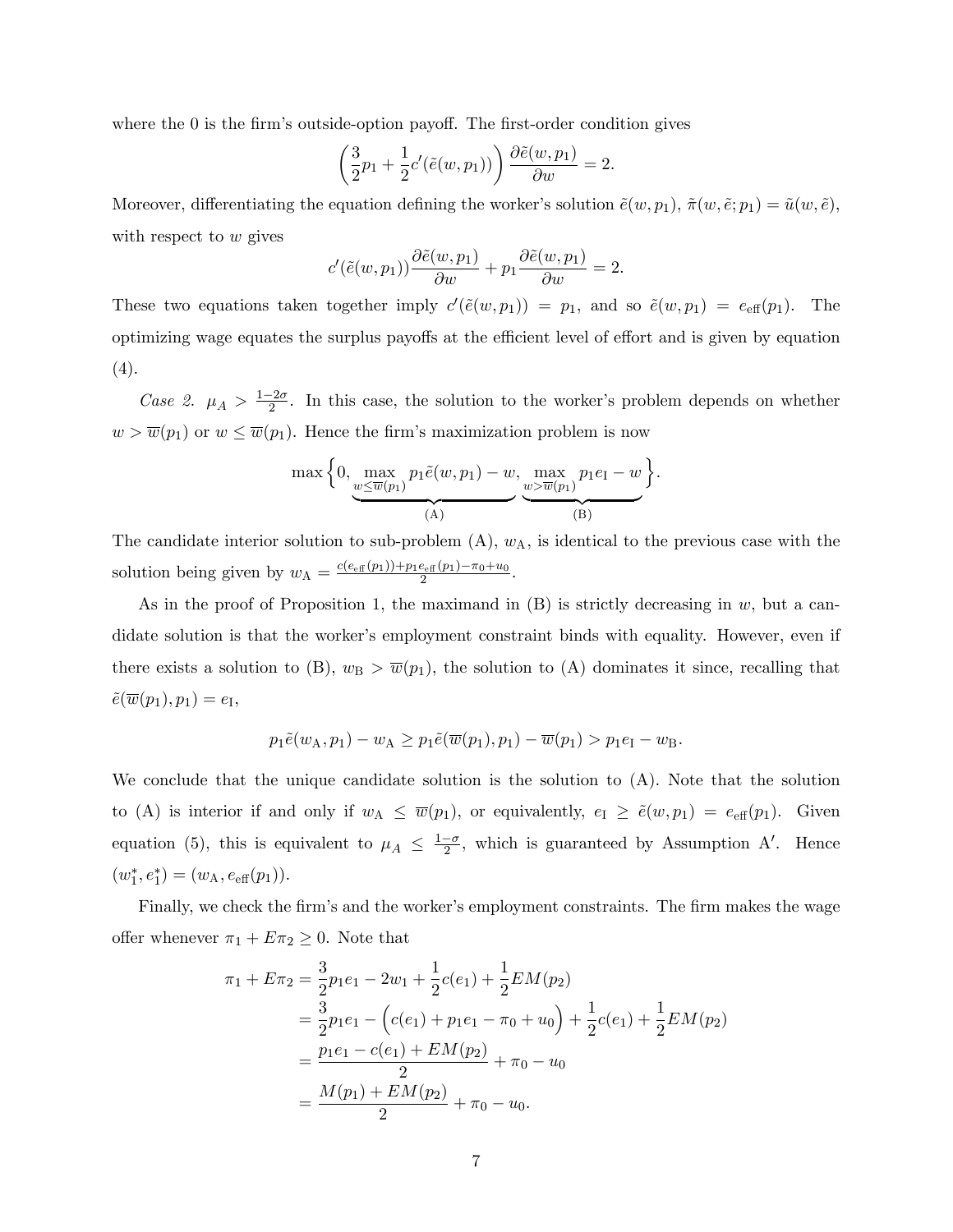Therefore, the firm makes the wage offer if and only if

$$
u_0 - \pi_0 \le \frac{M(p_1) + EM(p_2)}{2}.
$$

The worker accepts the job offer whenever  $U_1^E + EU_2^E \geq 0$ . Note that

$$
U_1^E = w_1 - c(e_1) - (1 - \sigma)u_0 = \frac{p_1e_1 - c(e_1) - \pi_0 + u_0}{2} - (1 - \sigma)u_0
$$
  
= 
$$
\frac{M(p_1) - \pi_0 + (2\sigma - 1)u_0}{2}
$$

and

$$
EU_2^E = \frac{EM(p_2) - \pi_1 + (2\sigma - 1)u_1}{2} = \frac{EM(p_2) - (p_1e_1 - w_1) + (2\sigma - 1)(w_1 - c(e_1))}{2}
$$
  
= 
$$
\frac{2EM(p_2) - (p_1e_1 - c(e_1) + \pi_0 - u_0) + (2\sigma - 1)(p_1e_1 - c(e_1) - \pi_0 + u_0)}{4}
$$
  
= 
$$
\frac{EM(p_2) - (1 - \sigma)M(p_1) - \sigma\pi_0 + \sigma u_0}{2}.
$$

Summing, we have

$$
U_1^E + EU_2^E = \frac{\sigma M(p_1) + EM(p_2) - (1 + \sigma)\pi_0 + (3\sigma - 1)u_0}{2}.
$$

Hence the worker accepts the offer if and only if

$$
(1+\sigma)\pi_0 - (3\sigma - 1)u_0 \le \sigma M(p_1) + EM(p_2).
$$

Both of these conditions are guaranteed by Assumption B'.

 $\Box$ 

**Proposition 4.** At the equilibrium described in Proposition 3: for  $t = 1, 2$ ,

- 1.  $w_t^*$  and  $e_t^*$  are both increasing in  $p_t$ .
- 2.  $e_t^*$  does not depend on  $u_0$  nor  $\pi_0$ .
- 3.  $w_t^*$  is increasing in  $u_0$  and decreasing in  $\pi_0$ .

**Proof:** The result has already been proven for  $t = 2$  in Proposition 2. Since  $w_1^*$  is given by equation (4), it is increasing in  $p_1$  and  $u_0$ , and decreasing in  $\pi_0$ . On the other hand,  $e_1^* = e_{\text{eff}}(p_1)$ , and so it is independent of both  $u_0$  and  $\pi_0$ , and is increasing in  $p_1$ .

**Lemma 2.** Under Assumption A, if  $\lambda > 1$ , then for any  $p > 1$ , there exists a  $\overline{w}(p)$  such that for  $w_0 < \overline{w}(p)$ :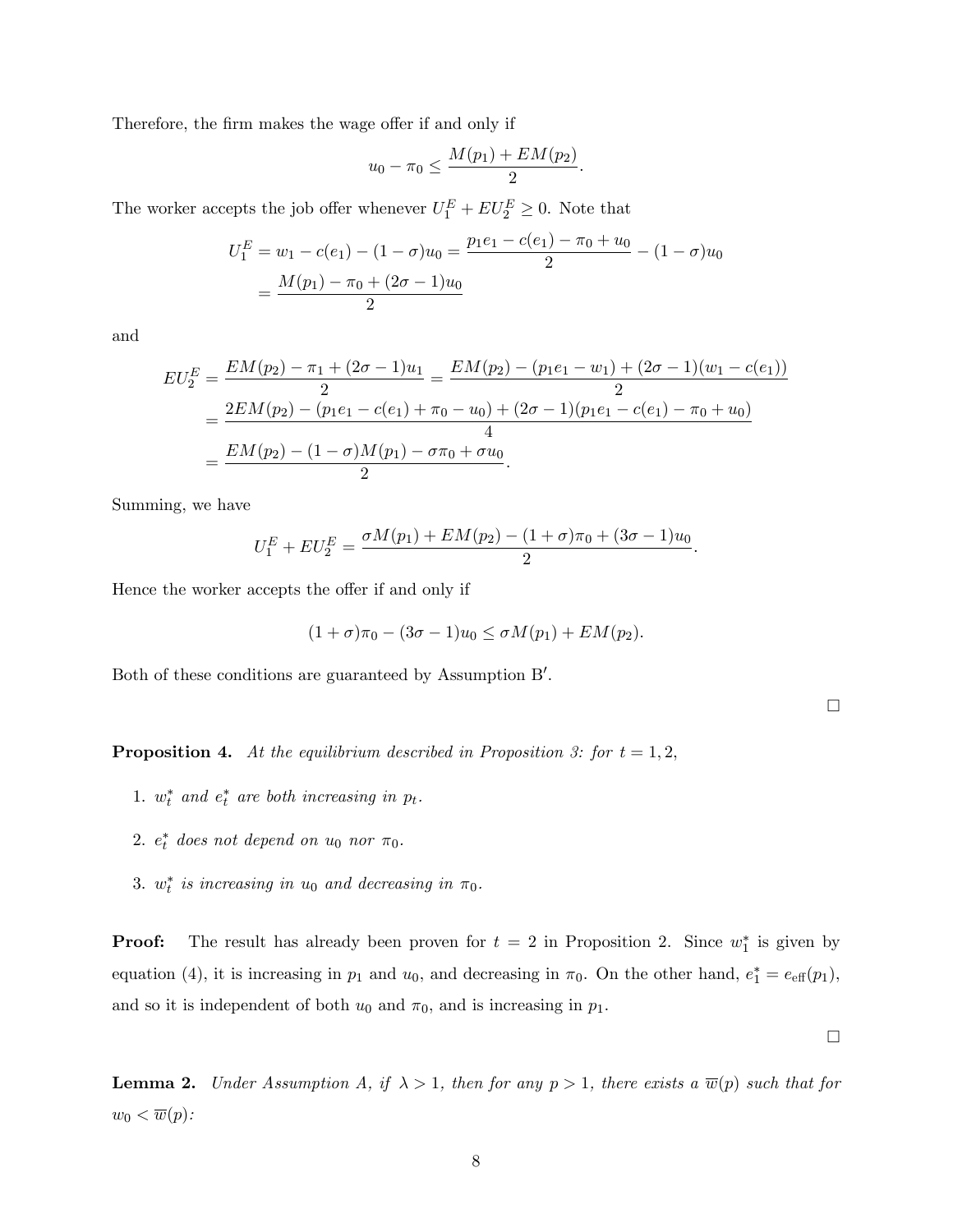- 1. Effort responds more to wage cuts than to wage increases:  $\frac{\lim_{w \uparrow w_0} \frac{\partial e(w,p)}{\partial w}}{\lim_{w \uparrow w_0} \frac{\partial e(w,p)}{\partial w}}$  $\lim_{w \downarrow w_0} \frac{\partial e(w,p)}{\partial w}$  $> 1$ .
- 2. Effort is more responsive to wage changes when effort is below the reference level of effort than when effort is below it:  $\frac{\lim_{e \uparrow e_0} \frac{\partial e(w,p)}{\partial w}}{\lim_{e \uparrow w} \frac{\partial e(w,p)}{\partial w}}$  $\lim_{e\downarrow e_0} \frac{\partial e(w,p)}{\partial w}$  $> 1$ .

If  $w_0 \geq \overline{w}(p)$ , then  $e(w, p)$  is constant in w.

**Proof:** By an analogous argument as in the proof of Lemma 1, on  $w < \overline{w}(p)$ ,  $e(w, p) \equiv \tilde{e}(w, p)$ , where  $\tilde{e}(w, p)$  is defined by  $\tilde{u}(w, \tilde{e}) = \tilde{\pi}(w, \tilde{e})$ . Differentiating with respect to w:

$$
\frac{\partial e}{\partial w} = \begin{cases} \frac{2}{p+c'(e)} & w \ge w_0, e \le e_0, \\ \frac{2}{p+\lambda c'(e)} & w \ge w_0, e > e_0, \\ \frac{1+\lambda}{p+c'(e)} & w < w_0, e \le e_0, \\ \frac{1+\lambda}{p+\lambda c'(e)} & w < w_0, e > e_0. \end{cases}
$$

Since  $\lambda > 1$  and  $c' > 0$ , the results of the lemma follow immediately. For  $w_0 \ge \overline{w}(p)$ , a similar argument as in the proof of Lemma 1 implies that  $e(w, p)$  is constant in w.

 $\Box$ 

**Proposition 5.** Under Assumption A, if the firm hires the worker in equilibrium, then the equilibrium  $(w^*, e^*)$  is unique almost surely. Moreover:

- 1. If  $p \in (\underline{p}_{w\text{-rigid}}, \overline{p}_{w\text{-rigid}})$ , then  $w^* = w_0$ ,  $e^* > e_0$ , and  $e^*$  is strictly decreasing in p. 2. If  $p \in (\underline{p}_{\text{e-rigid}}, \overline{p}_{\text{e-rigid}})$ , then  $e^* = e_0$ ,  $w^* > w_0$ , and  $w^*$  is strictly increasing in p.
- 
- 3. If p is outside the above ranges, then  $w^*$  and  $e^*$  are both strictly increasing in p.

**Proof:** Consider the steady-state case:  $c'(e_0) = p_0$ . If  $p = p_0$ , then clearly  $w^* = w_0$  and  $e^* = e_0$ .

For  $p < p_0$ , the firm has two options:  $w < w_0$  or  $w \ge w_0$ . Consider first  $w \ge w_0$ . Since the worker chooses effort to equalize the surpluses, it must be that  $e > e_0$  since  $p < p_0$  and  $w \geq w_0$ . To see this, recall that the equalizing level of effort is given by

$$
w - \theta c(e) - w_0 + \theta c(e_0) = pe - w - p_0 e_0 + w_0
$$

for  $\theta \in \{1, \lambda\}$ , depending on whether or not  $e > e_0$ . Rearranging and using the fact that  $w \geq w_0$ and  $p_0 > p$ ,

$$
\theta(c(e) - c(e_0)) = 2(w - w_0) + p_0 e_0 - p e > p_0 (e_0 - e).
$$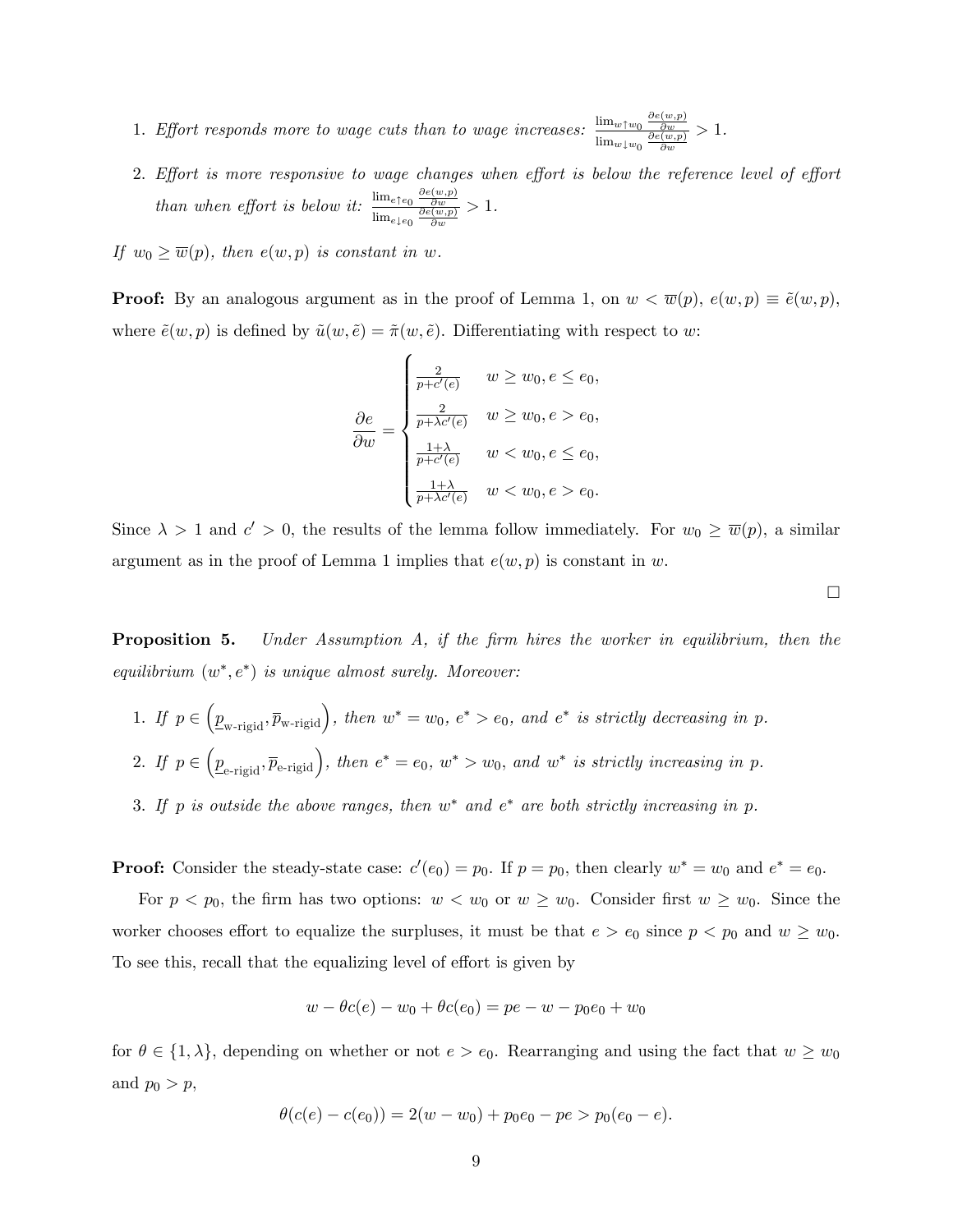Since  $c' > 0$ , this can only hold for  $e > e_0$ . Now Lemma 2 implies that  $\frac{\partial e}{\partial w} = \frac{2}{p + \lambda c}$  $\frac{2}{p+\lambda c'(e)}$ . Note that the profit  $\pi(w, e(w)) = pe - w$  is in fact decreasing in w since

$$
\frac{\partial \pi}{\partial w} = p \frac{\partial e}{\partial w} - 1 = \frac{p - \lambda c'(e)}{p + \lambda c'(e)} < 0.
$$

The final inequality follows from the fact that  $c'(e) > c'(e_0) = p_0 > p$  and  $\lambda \ge 1$ . Thus the firm's solution on  $w \geq w_0$  is  $w^* = w_0$ , and  $e^*$  is defined by

$$
\lambda c(e^*) + pe^* = p_0 e_0 + \lambda c(e_0).
$$
 (6)

Turning to  $w < w_0$ , we now have  $e < e_0$  using a similar argument as before. By Lemma 2,  $\frac{\partial e}{\partial w} = \frac{1+\lambda}{p+c'(\alpha)}$  $\frac{1+\lambda}{p+c'(e)}$ . Therefore,  $\frac{\partial \pi}{\partial w} = \frac{\lambda p-c'(e)}{p+c'(e)}$  $\frac{dp-c(e)}{p+c'(e)}$ . The first-order condition implies  $c'(e^*) = \lambda p$ . However, we require  $e < e_0$ , or equivalently,  $c'(e) < c'(e_0) = p_0$ . Therefore, for  $p \in \left(\frac{p_0}{\lambda}\right)$  $(\frac{p_0}{\lambda}, p_0)$ , the maximization problem has no solution. If  $p \leq \frac{p_0}{\lambda}$  $\frac{\partial}{\partial \lambda}$ , then the solution is given by  $c'(e^*) = \lambda p$ , and  $w^*$  is the wage such that the surpluses are equalized:

$$
w^* = \frac{pe^* - p_0e_0 + (1 + \lambda)w_0 + c(e^*) - c(e_0)}{1 + \lambda}.
$$

Since  $c'(e^*) = \lambda p$ , we know that  $e^* < e_0$ , and thus  $w^* = w_0 + \frac{pe^* - p_0 e_0 + c(e^*) - c(e_0)}{1 + \lambda} < w_0$ .

We conclude as follows: in the steady-state case with  $p \in \left(\frac{p_0}{\lambda}\right)$  $(\frac{p_0}{\lambda}, p_0), w^* = w_0 \text{ and } e^* > e_0 \text{ is}$ defined by equation (6). Analysis of equation (6) shows that  $e^*$  must be decreasing in p since the right-hand side is constant and the left-hand side is strictly increasing in e. For  $p < \frac{p_0}{\lambda}$ ,  $e^* < e_0$  and  $w^* < w_0$  are strictly increasing in p. Denoting profit when the firm sets that wage by  $\pi_{\leq w_0}(p)$  and profit when the firm sets wage  $w_0$  by  $\pi_{w_0}(p)$ , note that because both functions are continuous in  $p, \pi_{w_0} \left(\frac{p_0}{\lambda}\right)$  $\left(\frac{p_0}{\lambda}\right) = \pi_{\langle w_0 \rangle} \left(\frac{p_0}{\lambda}\right)$  $\frac{\rho_0}{\lambda}$ . The firm is therefore indifferent, and thus the equilibrium is non-unique, when the price realization is exactly  $\frac{p_0}{\lambda}$ .

For  $p > p_0$ , the firm again has the same two options:  $w < w_0$  or  $w \geq w_0$ . Consider first  $w < w_0$ . As before, it must be the case that  $e < e_0$ . Therefore,  $\frac{\partial e}{\partial w} = \frac{1+\lambda}{p+c'(e_0)}$  $\frac{1+\lambda}{p+c'(e)}$ . Hence,  $\frac{\partial \pi}{\partial w} = \frac{p\lambda-c'(e)}{p+c'(e)}$  $\frac{\partial A - C(e)}{\partial p + c'(e)} > 0$  since  $e < e_0$  implies  $c'(e) < c'(e_0) = p_0 < p$  and  $\lambda \ge 1$ . That is, profit is strictly increasing in wage and so there is no solution for  $w < w_0$ .

Now consider  $w \geq w_0$ . We analyze three subcases: (a)  $w = w_0$ , (b)  $w > w_0$  and  $e \leq e_0$ , and (c)  $w > w_0$  and  $e > e_0$ . For (a), since  $p > p_0$ , it must be that  $e < e_0$  since the worker chooses effort to equalize the surplus payoffs. Thus for both (a) and (b), we have that  $\frac{\partial \pi}{\partial w} = \frac{p - c'(e)}{p + c'(e)}$  $\frac{p-c'(e)}{p+c'(e)} > 0$ since  $c'(e) < c'(e_0) = p_0 < p$ . But this implies that  $e > e_0$ , a contradiction. Thus we know that if  $w \geq w_0$ , then we are in case (c).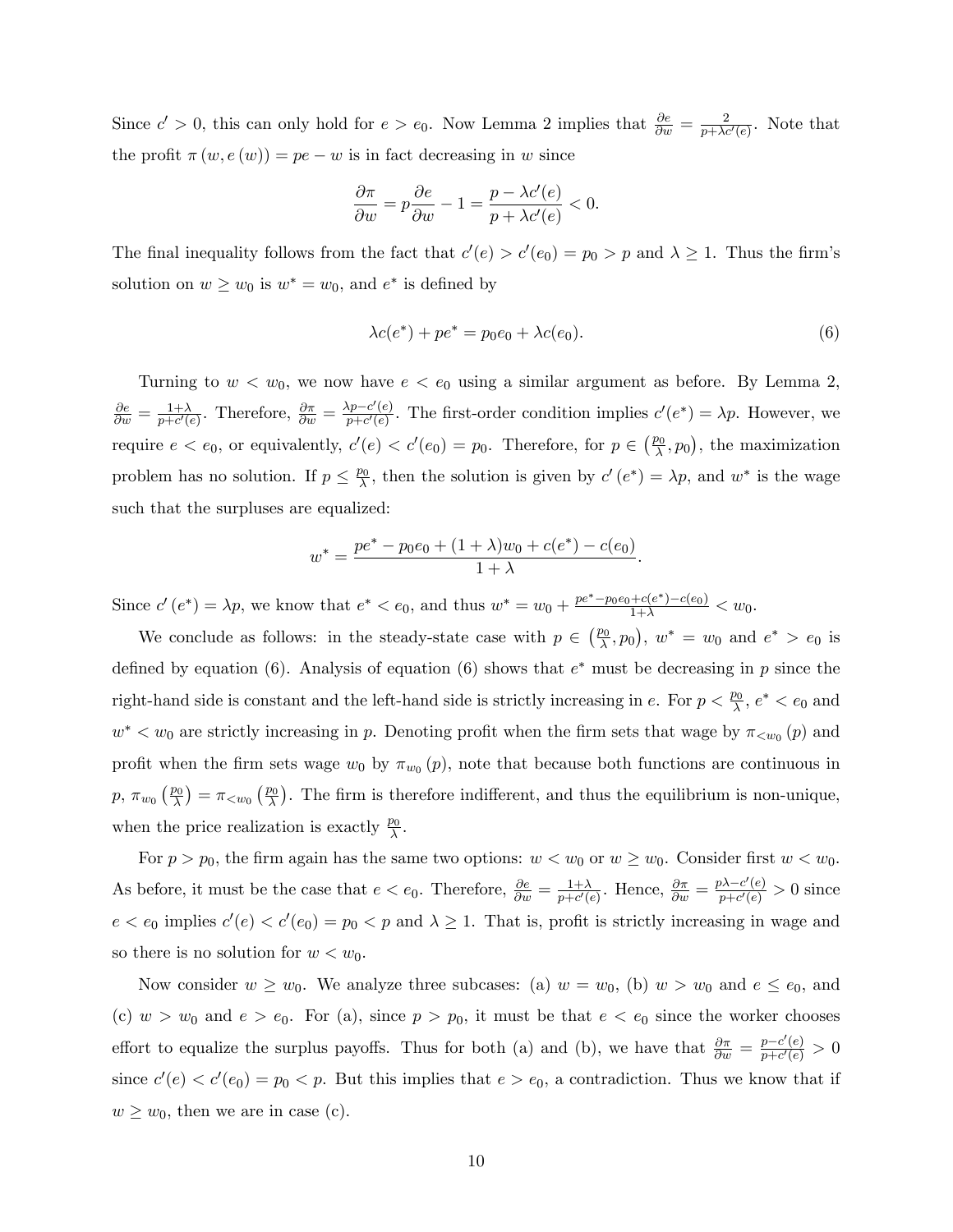For (c),  $\frac{\partial \pi}{\partial w} = \frac{p - \lambda c'(e)}{p + \lambda c'(e)}$  $\frac{p-\lambda c'(e)}{p+\lambda c'(e)}$ . The firm's first-order condition thus implies  $c'(e) = \frac{p}{\lambda}$ . Since we are on the domain  $e > e_0$ , or equivalently,  $c'(e) > c'(e_0) = p_0$ , for  $p < \lambda p_0$ , we have a corner solution,  $e^* = e_0$ . Since the wage is such that the surpluses are equalized, it must be increasing in p since profit is increasing in p, and effort and thus utility are otherwise constant. For  $p \geq \lambda p_0$ , the solution is given by  $c'(e^*) = \frac{p}{\lambda}$  and the wage  $w^*$  that equalizes the surpluses:

$$
w^* = \frac{pe^* - p_0e_0 + 2w_0 + \lambda c(e^*) - \lambda c(e_0)}{2}.
$$

Clearly  $e^*$  and  $w^*$  are both increasing in p since  $c' > 0$  and  $c'' > 0$ .

Now consider the recent-increase case:  $p_0 = \lambda c'(e_0)$ . Define  $p_{00} \equiv \frac{p_0}{\lambda}$  $\frac{\partial 0}{\partial \lambda}$ . Then the previous analysis applies to  $p_{00} = c'(e_0)$ . That is, for  $p \in \left(\frac{p_{00}}{\lambda}\right)$  $(\frac{p_0}{\lambda}, p_{00}) = (\frac{p_0}{\lambda^2})$  $\frac{p_0}{\lambda^2}, \frac{p_0}{\lambda}$  $\lambda$  $\Big), w^* = w_0, \text{ and } e^* > e_0 \text{ is}$ decreasing in p. For  $p \in (p_{00}, \lambda p_{00}) = \left(\frac{p_0}{\lambda}\right)$  $(\frac{p_0}{\lambda}, p_0), e^* = e_0$ , and  $w^* \geq w_0$  is increasing in p. For all other  $p, w^*$  and  $e^*$  are increasing in  $p$ .

Finally, the recent-decrease case:  $\lambda p_0 = c'(e_0)$ . Similarly to above, define  $p_{00} \equiv \lambda p_0$ , and apply the steady-state-case result to  $p_{00} = c'(e_0)$ . That is, for  $p \in \left(\frac{p_{00}}{\lambda}\right)$  $\left(\frac{\partial 0}{\partial \lambda}, p_{00}\right) = (p_0, \lambda p_0), w^* = w_0$ , and  $e^* > e_0$  is decreasing in p. For  $p \in (p_{00}, \lambda p_{00}) = (\lambda p_0, \lambda^2 p_0), e^* = e_0$ , and  $w^* \geq w_0$  is increasing in p. For all other  $p, w^*$  and  $e^*$  are increasing in  $p$ .

**Proposition 6.** Under Assumptions A and B, if the worker is not loss averse  $(\lambda = 1)$ , then for any  $p > 1$ , the equilibrium transaction is UPE and MPE.

**Proof:** By Proposition 1,  $e^* = \tilde{e}(w^*, e^*) = e_{\text{eff}}(p)$ . Therefore, the equilibrium is MPE. Since we are in the case of no loss aversion,

$$
U^{E} = \mu(w - c(e)) + (1 - \mu)(pe - w) + \sigma u_0,
$$

where  $\mu \in {\{\mu_D, \mu_A\}}$ . Thus for each  $\mu$ ,

$$
\frac{\partial U/\partial w}{\partial U/\partial e} = \frac{\mu - (1 - \mu)}{-\mu c'(e) + (1 - \mu)p}.
$$

Since  $c'(e^*) = c'(e_{\text{eff}}(p)) = p$ ,

$$
\lim_{(w,e)\to(w^*,e^*)}\frac{\partial U/\partial w}{\partial U/\partial e}=\frac{2\mu-1}{(1-2\mu)p}=\frac{-1}{p}.
$$

Moreover, since  $\pi = pe - w$ ,

$$
\frac{\partial \pi/\partial w}{\partial \pi/\partial e} = \frac{-1}{p}.
$$

 $\Box$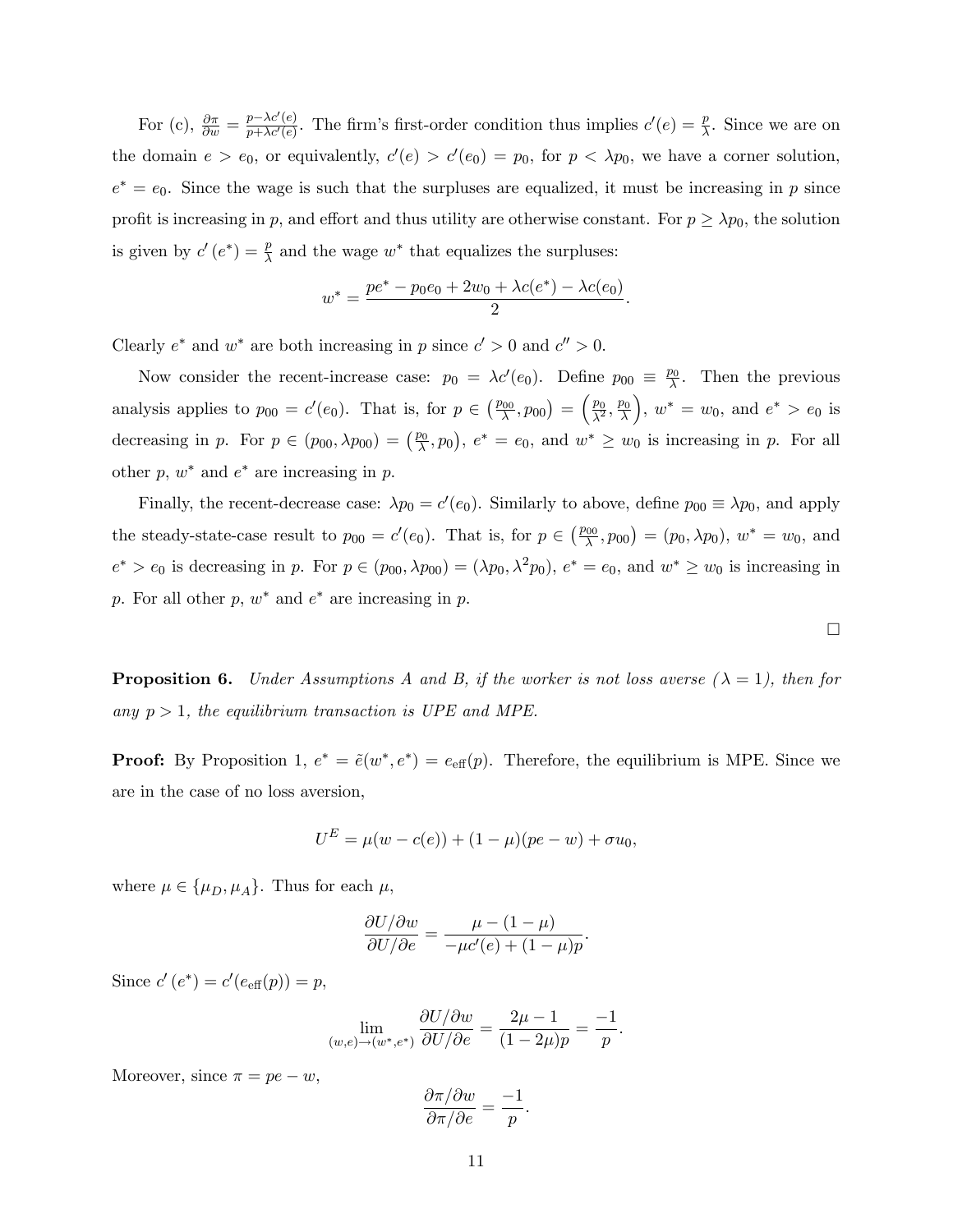Since  $\frac{\partial U/\partial w}{\partial U/\partial e} = \frac{\partial \pi/\partial w}{\partial \pi/\partial e}$ ,  $(w^*, e^*)$  is UPE.

**Proposition 7.** Under Assumption A, if the worker is loss averse  $(\lambda > 1)$  and the firm hires the worker in equilibrium, then the equilibrium transaction is UPE if and only if  $p \notin \left(\underline{p}_{\text{w-rigid}}, \overline{p}_{\text{w-rigid}}\right) \cup$  $\left(\underline{p}_{\text{e-rigid}}, \overline{p}_{\text{e-rigid}}\right)$ . The equilibrium transaction is also MPE if and only if  $p = \overline{p}_{\text{w-rigid}}$ , or equivalently, if and only if the equilibrium transaction  $(w^*, e^*)$  satisfies  $w^* = w_0$  and  $e^* = e_0$ .

**Proof:** We first show that  $(w^*, e^*)$  is not UPE for  $p \in (\underline{p}_{w\text{-rigid}}, \overline{p}_{w\text{-rigid}}) = (\frac{p_{00}}{\lambda})$  $(\frac{p_{00}}{\lambda}, p_{00})$ . Proposition 5 implies that  $w^* = w_0$ ,  $e^* > e_0$ , and  $c'(e^*) > c'(e_0) = p_{00} > p$ . Let  $\Delta > 0$  be small enough so that  $e' = e^* - \Delta > e_0$  and define  $(w', e') = (w^* - p\Delta, e^* - \Delta)$  so that

$$
\pi(w',e') = pe' - w' = p(e^* - \Delta) - (w^* - p\Delta) = pe^* - w^* = \pi(w^*,e^*).
$$

Since c is convex and  $c'(e') > c'(e_0) > p$ ,

$$
c(e^*) = c(e' + \Delta) \ge c(e') + c'(e')\Delta > c(e') + p\Delta.
$$

Therefore, the worker's change in wage is  $w' - w^* = -p\Delta$ , and the change in the cost of effort is  $c(e') - c(e^*) < -p\Delta$ . It follows that  $u(w', e') - u(w^*, e^*) > 0$ . Since the firm's profit is unchanged, it must be that  $U(w', e') > U(w^*, e^*)$ . Thus  $(w^*, e^*)$  is not UPE.

We now show that  $(w^*, e^*)$  is not UPE for  $p \in (\underline{p}_{e\text{-rigid}}, \overline{p}_{e\text{-rigid}}) = (p_{00}, \lambda p_{00})$ . Proposition 5 implies that  $e^* = e_0$  and  $w^* > w_0$ . Let  $\Delta > 0$  be small enough so that  $c'(e^* + \Delta) < p$  (this is possible since  $c'(e^*) = p_{00} < p$  and  $c'$  is continuous), and define  $(w', e') = (w^* + p\Delta, e^* + \Delta)$  so that  $\pi(w', e') = \pi(w^*, e^*)$ . Again, since c is convex,

$$
c(e^*) = c(e' - \Delta) > c(e') - c'(e')\Delta > c(e') - p\Delta
$$

since  $c'(e') < p$ . Thus, the worker's change in wage is  $w' - w^* = p\Delta$ , and his change in the cost of effort is  $c(e') - c(e^*) < p\Delta$ . We then have that  $u(w', e') - u(w^*, e^*) > 0$ . Since the firm's profit is unchanged, it must be that  $U(w', e') > U(w^*, e^*)$ . Thus  $(w^*, e^*)$  is not UPE.

There are three more cases to consider: (1)  $p > \bar{p}_{e\text{-rigid}}$ , (2)  $p < \underline{p}_{w\text{-rigid}}$ , and (3)  $p = \bar{p}_{w\text{-rigid}}$ . We analyze each in turn.

Case (1). From the proof of Proposition 5, we know that in this case,  $w^* > w_0$ ,  $e^* > e_0$ , and  $c'(e^*) = p/\lambda$ . Therefore,

$$
\frac{\partial U/\partial w}{\partial U/\partial e} = \frac{2\mu - 1}{-\mu \lambda c'(e^*) + p(1 - \mu)} = \frac{2\mu - 1}{-\mu p + p(1 - \mu)} = -\frac{1}{p}.
$$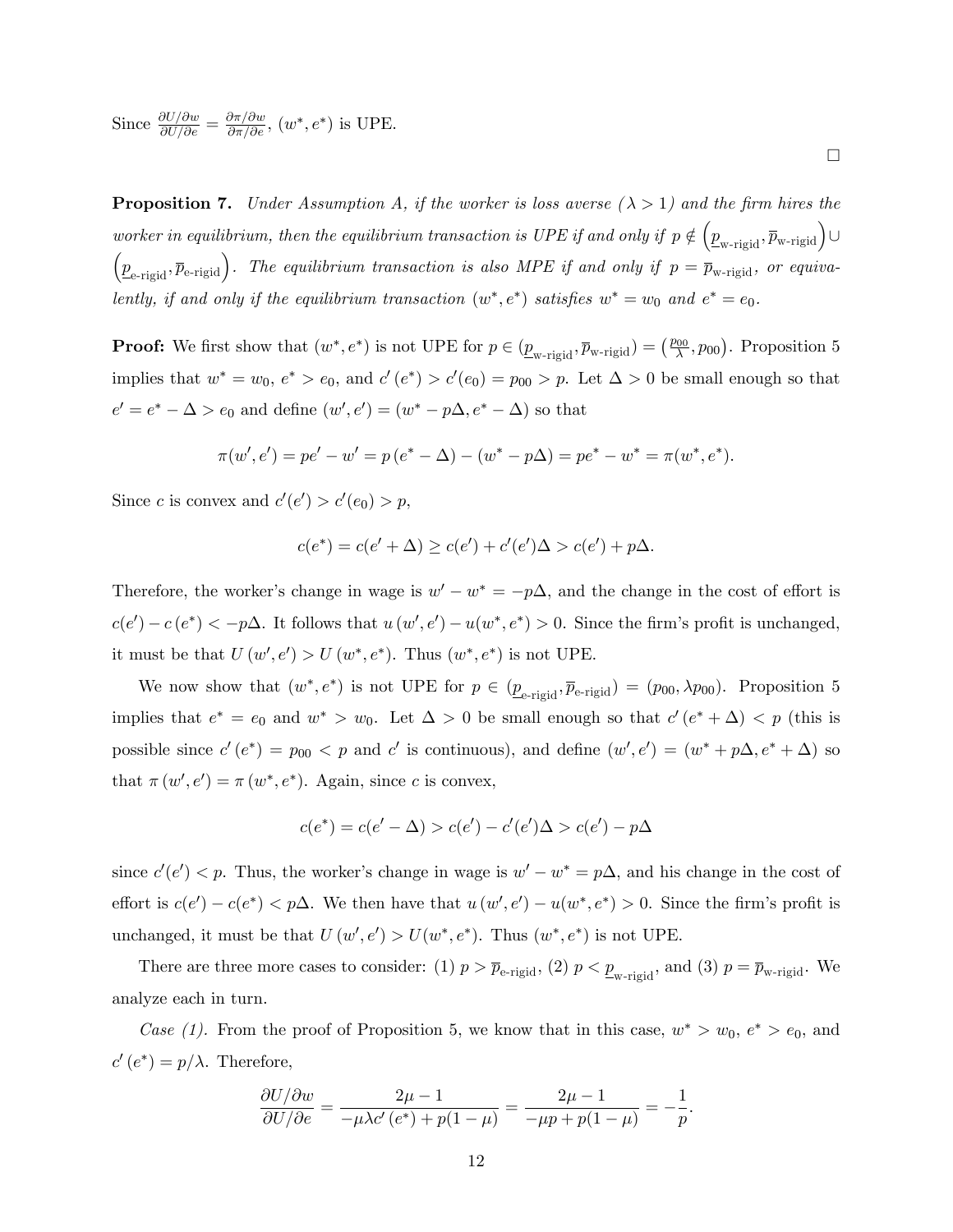Since (as in the proof of Proposition 6)  $\frac{\partial \pi / \partial w}{\partial \pi / \partial e} = -\frac{1}{p}$  $\frac{1}{p}$  as well,  $(w^*, e^*)$  is UPE.

Case (2). From the proof of Proposition 5, we know that in this case,  $w^* < w_0$ ,  $e^* < e_0$ , and  $c'(e^*) = \lambda p$ . Therefore,

$$
\frac{\partial U/\partial w}{\partial U/\partial e} = \frac{(1+\lambda)\mu - 1}{-\mu c'(e^*) + p(1-\mu)} = \frac{(1+\lambda)\mu - 1}{-\mu\lambda p + p(1-\mu)} = -\frac{1}{p}.
$$

Thus, as before,  $(w^*, e^*)$  is UPE.

Case (3). From the proof of Proposition 5, we know that in this case,  $w^* = w_0$ ,  $e^* = e_0$ , and  $c'(e_0) = p$ . For contradiction, suppose there exists  $(w', e')$  that utility-Pareto dominates  $(w^*, e^*)$ . Define  $\Delta_e$  and  $\Delta_w$  by  $e' = e_0 + \Delta_e$  and  $w' = w_0 + \Delta_w$ . Since  $\pi(w', e') \ge \pi(w_0, e_0)$ , we know that  $\Delta_w \leq p\Delta_e$ , and since  $(w', e')$  is a utility-Pareto improvement, we know that  $sgn(\Delta_w) = sgn(\Delta_e)$ .

Below, we will use the following result: Since  $c$  is convex,

$$
c(e') = c(e_0 + \Delta_e) \ge c(e_0) + c'(e_0)\Delta_e = c(e_0) + p\Delta_e.
$$

There are three sub-cases to consider: (a)  $\Delta_e > 0$ , (b)  $\Delta_e < 0$ , and (c)  $\Delta_e = 0$ . Starting with sub-case (a), the worker is experiencing a loss in the effort domain since  $\Delta_e > 0$  and a gain in the wage domain since  $\Delta_w > 0$ . Thus,

$$
\tilde{u}(w', e') - \tilde{\pi}(w', e') = 2w' - 2w_0 - pe' + pe_0 - \lambda c(e') + \lambda c(e_0)
$$
  
\n
$$
\leq 2(w_0 + \Delta_w) - 2w_0 - p(e_0 + \Delta_e) + pe_0 - \lambda (c(e_0) + p\Delta_e) + \lambda c(e_0)
$$
  
\n
$$
= 2\Delta_w - p\Delta_e - \lambda p\Delta_e \leq (2 - (1 + \lambda))p\Delta_e < 0,
$$

and therefore the worker is in the region of disadvantageous unfairness. Dropping the  $u_0$  and  $\pi_0$ terms in the worker's utility,

$$
U(w', e') = \mu_D (w' - \lambda c(e')) + (1 - \mu_D) (pe' - w')
$$
  
=  $(2\mu_D - 1)w' - \lambda\mu_D c(e') + (1 - \mu_D)pe'$   
 $\leq (2\mu_D - 1)(w_0 + \Delta_w) - \lambda\mu_D (c(e_0) + p\Delta_e) + (1 - \mu_D) p(e_0 + \Delta_e)$   
 $< (2\mu_D - 1)w_0 - \mu_D c(e_0) + (1 - \mu_D)pe_0 + (2\mu_D - 1)\Delta_w + (1 - \mu_D - \lambda\mu_D) p\Delta_e$   
 $< (2\mu_D - 1)w_0 - \mu_D c(e_0) + (1 - \mu_D)pe_0$   
=  $U(w_0, e_0)$ .

But this contradicts the hypothesis that  $(w', e')$  utility-Pareto dominates  $(w_0, e_0)$ .

Now consider sub-case (b),  $\Delta_e < 0$ . Since  $\Delta_w < 0$ , the worker is experiencing a loss in the wage domain. Since  $c(e') - c(e_0) \ge p\Delta_e \ge \Delta_w$ , we know that  $u(w', e') - u(w_0, e_0) = \Delta_w - (c(e') - c(e_0)) \le$